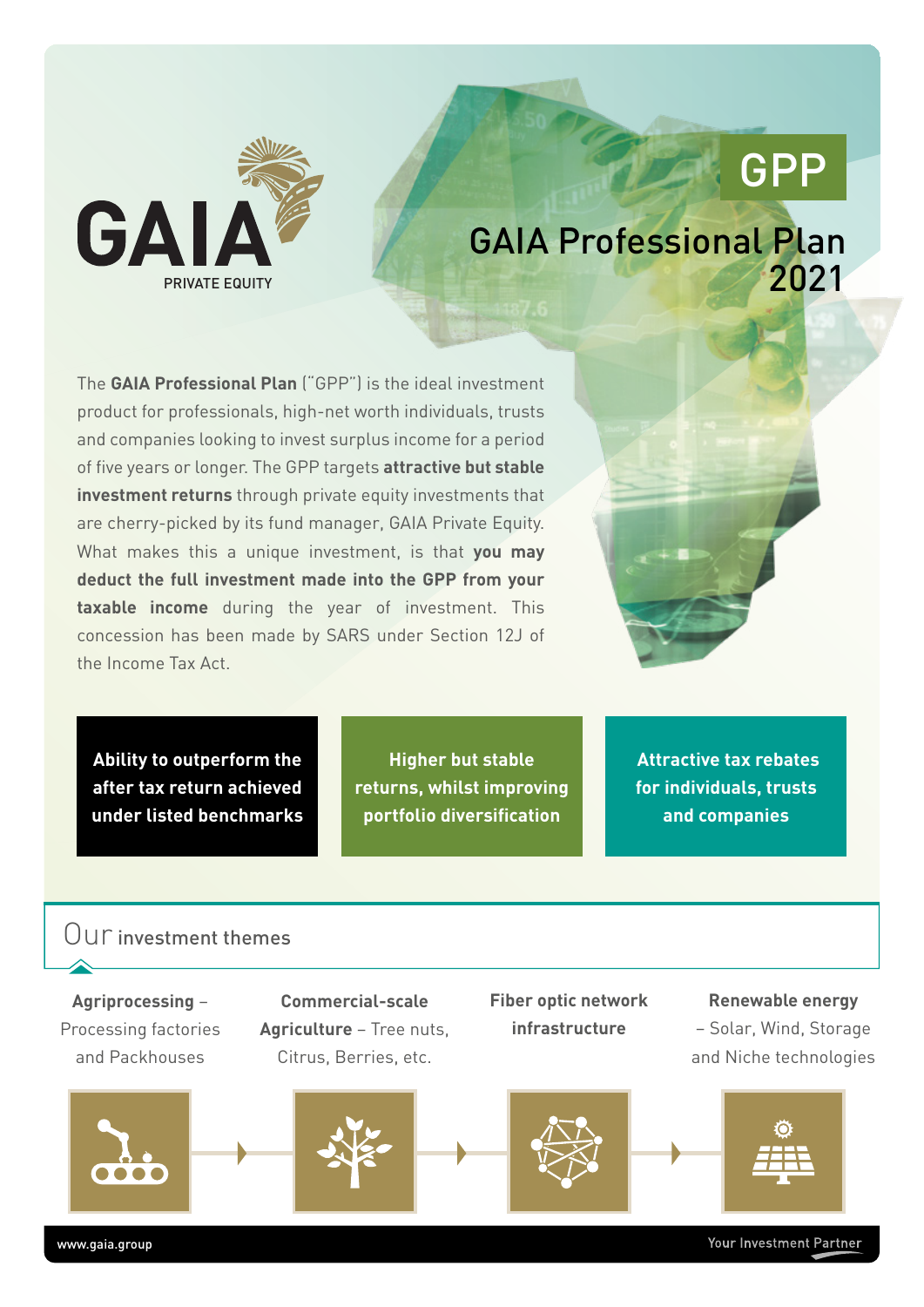### What are Section 12J funds about?

One of the main challenges to the economic growth of small and medium-sized businesses is access to equity funding.

In 2009, SARS created a tax incentive through Section 12J of the Income Tax Act, 1962 to stimulate growth in the small business sector. Section 12J offers individuals, trusts and companies that are resident in South Africa, an attractive tax rebate on investments made through an approved Venture Capital Company ("VCC") approved under Section 12J. The tax rebate is up to 45% for individuals and trusts and 28% for companies. Your GPP investment will give you full exposure to these tax benefits.

#### **By way of illustration:**

As an individual investor, you invest R1 million. This reduces your taxable income and you therefore receive a tax rebate from SARS of up to R450 000, depending on your own tax position. This means you receive the full R1 million investment exposure at a net cost of just R550 000. Seen differently, Section 12J can boost an individual's after tax investment return by up to 7.8% per year over a five-year period, or by 45% over five years.

As a company, you invest R1 million. This reduces the company's taxable income, which effectively reduces your income tax bill by R280 000. This means you receive the full R1 million investment exposure at a net cost of just R720 000. Seen differently, Section 12J can boost a company's after tax investment return by 6.8% per year over a five-year period, or by 39% over five years.

The tax impact can be demonstrated by the following example, which is for illustration purposes only:

| Investor type                                                    | Individual/Trust<br>(R) |           |           | Company<br>(R) |         |           |
|------------------------------------------------------------------|-------------------------|-----------|-----------|----------------|---------|-----------|
| Gross investment                                                 | 1 000 000               |           |           | 1 000 000      |         |           |
| Tax rebate                                                       | (450000)                |           |           | (280000)       |         |           |
| Net investment                                                   | 550 000                 |           |           | 720 000        |         |           |
| Effective tax relief                                             | 45%                     |           |           | 28%            |         |           |
| Assumed investment return<br>(net of fees and taxes) (per annum) | $0\%$                   | 10%       | 15%       | $0\%$          | 10%     | 15%       |
| Investment value (before tax) after five years                   | 1 000 000               | 1610510   | 2011357   | 1 000 000      | 1610510 | 2 011 357 |
| Less: Assumed dividend withholding tax                           | (200000)                | (322 102) | (402 271) |                |         |           |
| Investment value after tax                                       | 800 000                 | 1 288 408 | 1609086   | 1 000 000      | 1610510 | 2 011 357 |
| Effective investment return (per annum)                          | 7.8%                    | 18.6%     | 23.9%     | 6.8%           | 17.5%   | 22.8%     |



The minimum investment is R250 000, but there is no upper limit. SARS limits the annual deduction to R5 million for companies and R2.5 million for other investors. The only proviso is that in order for the tax rebate to apply, the investor must hold the investment for at least five years from the date of investment.

Section 12J places a number of obligations on the fund manager, both in terms of record-keeping and in terms of how it may invest. These include inter alia that the investments made must be unlisted equity investments in South African resident companies, trading mainly inside South Africa and with gross assets not exceeding R50 million. The investee company's core business may not include trading in immovable property, banking, insurance, professional services (e.g. financial and advisory services), gambling, liquor, tobacco, arms andammunition.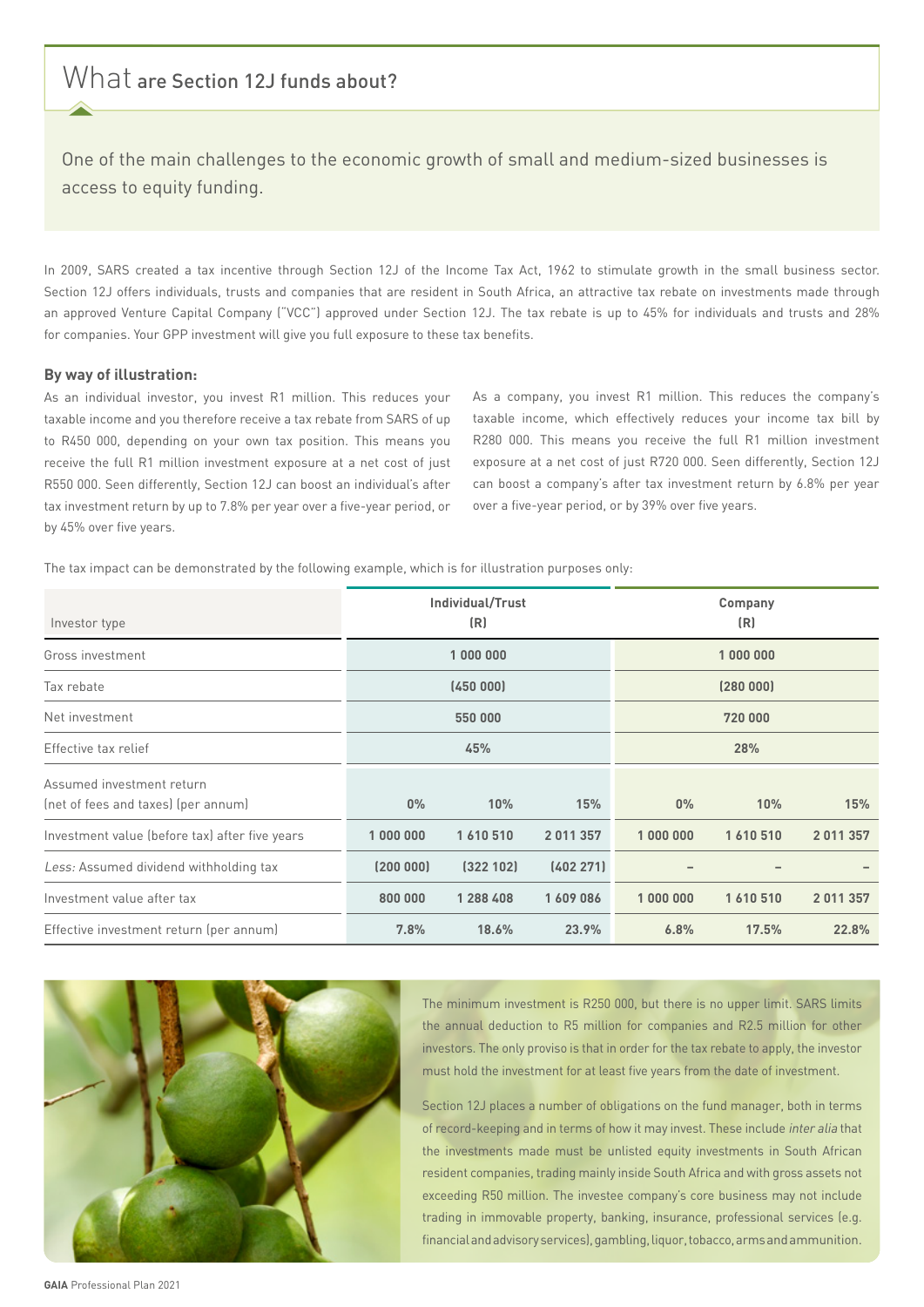## Your investment opportunity

**Typically, Private Equity Funds have high minimum investment requirements (R100+ million). The GAIA Professional Plan now offers individuals, trusts and companies the opportunity to gain access to this asset class through a minimum investment of R250 000.** 

Your investment will be applied to obtain shares in GAIA Venture Capital Limited, an investment holding company and an approved FSP (licence no. 48515) and registered VCC (no. 0065). You will receive a share certificate, an investor certificate (for tax purposes) and GAIA Private Equity will in turn invest the funds in companies that meet the requirements as set by the Income Tax Act.

You receive the tax rebate immediately, but must hold the investment for at least five years from the date of your investment, in order for the tax rebate not to be cancelled.

**The investment criteria we have set when evaluating the investment opportunities are:**

We target attractive, but stable and (as) predictable (as possible) gross investment returns in excess of 12% per annum;

We invest in businesses that have a positive environmental, social and governance impact and our initial focus will fall on the infrastructure and agricultural sectors.

We seek an influential equity stake – a majority or significant minority shareholding;

We invest in South African businesses with experienced management and a strong partnership mentality, where a proof of concept has been demonstrated and where capital for further growth is required;

We target an investment size of between R10 million and R40 million; and

Our investments have an investment time horizon of five to seven years, with a focused exit strategy.

To date, **300+ investors** have invested **over R300 million** with us and in turn we have already made investments across **13 investee companies.** We are paying **regular dividends**.

### Our story

We established GAIA in 2012 as a specialist infrastructure asset manager, for the purpose of facilitating the investment of long-term investor capital in infrastructure projects in Southern Africa. To date, GAIA has invested nearly R4 billion through more than 20 transactions which are spread across nine utility-scale renewable energy projects, a toll-road, fibre optic network infrastructure and various farming and agriprocessing initiatives.

GAIA's clients include retail and institutional investors through listed and unlisted segregated mandates, including the newly listed GAIA Fund 1 initiative on the 4AX, which facilitates the investment by collective investment schemes and retail investors in infrastructure projects.

GAIA has been a pioneer in convincing South African institutional investors to support infrastructure as an asset class. GAIA is considered a leading specialist secondary market infrastructure transaction team in the Southern African region, having concluded:

- $\blacksquare$  the first significant secondary market transaction in the South African renewable energy programme;
- the largest renewable energy secondary market transaction in South Africa to date in collaboration with a consortium of investors and regional banks; and
- listing GAIA Infrastructure Capital in 2015 as the first infrastructure investment company on the main board of the JSE.

### Our partners

GAIA chose to partner with industry leaders in the fields where we invest. Some of our partners include:

### Agristar Holdings

Agristar is a fourth-generation farming business, founded in 1948, starting with Sugarcane and Subtropical fruit in the eastern regions of Mpumalanga. Today the Agristar team specialize in growing, processing and marketing tree nuts of the highest quality on a global scale.

### Averge Technologies

Averge Technologies is a leading turnkey solutions provider in the Network Optimisation, DC Power Systems, Energy and Telecommunications fields. Averge and Fibonacci Fund Managers are GAIA's partners in our dedicated fibre infrastructure fund.